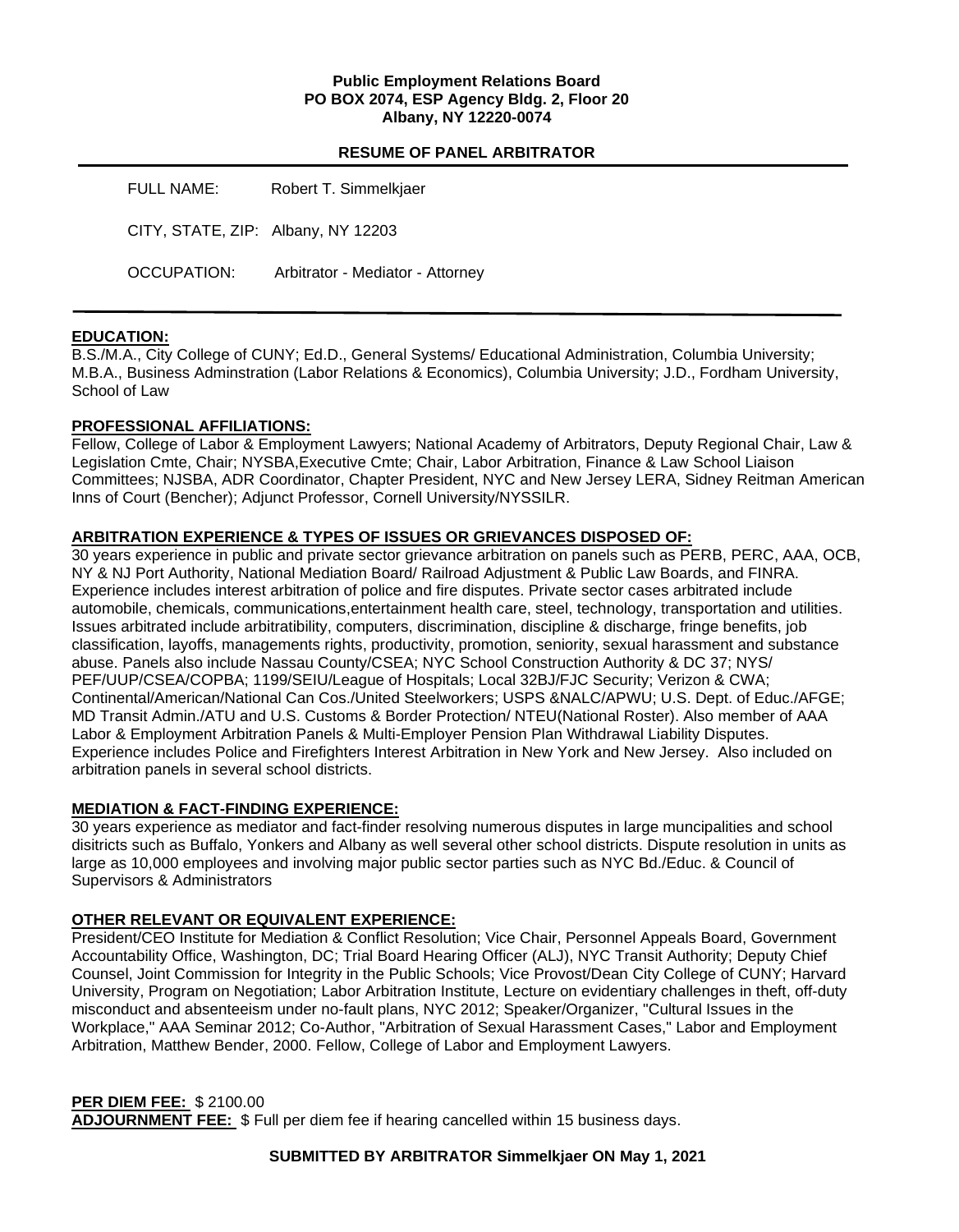### **Public Employment Relations Board PO BOX 2074, ESP Agency Bldg. 2, Floor 20 Albany, NY 12220-0074**

## **BILLING DISCLOSURE STATEMENT**

## ARBITRATOR'S NAME: **Robert T. Simmelkjaer**

The following is a description of my fees and expenses:

## A) HEARING TIME.

- (1) My per diem is \$2100.00 for each day or any part thereof spent hearing a case.
- (2) If a hearing day exceeds 7 hours, I charge:

 $\Box$ a second full per diem  $\Box$ a prorated per diem

 $\Box$ no additional charge  $\Box$ other (describe) :

(3) Additional comments:

## B) STUDY TIME.

- (1) I charge \$ 2100.00 for each day spent in preparation of the opinion and award.
- (2) This charge  $\boxtimes$  will  $\square$  will not be prorated for partial days devoted to such preparation.
- (3) Additional comments: none

### C) TRAVEL TIME AND EXPENSES.

(1) When travel time plus hearing time exceeds 9 hours in a calendar day:

 $\Box$  Not applicable (no additional charge)

 $\Box$  I charge as follows (describe):

(2) I charge for actual, travel-related expenses incurred in connection with the case  $\boxtimes$ YES  $\Box$  NO.

Where appropriate, a mileage charge for auto travel will be billed at:

 $\boxtimes$  Prevailing IRS rate  $\Box$  Other (describe):

(3) When the scheduled hearing day(s) requires an overnight stay:

 $\boxtimes$ There is no charge, other than for lodging and subsistence.

 $\Box$ I charge as follows (describe):

(4) Additional Comments: I will charge only for a second hearing day.